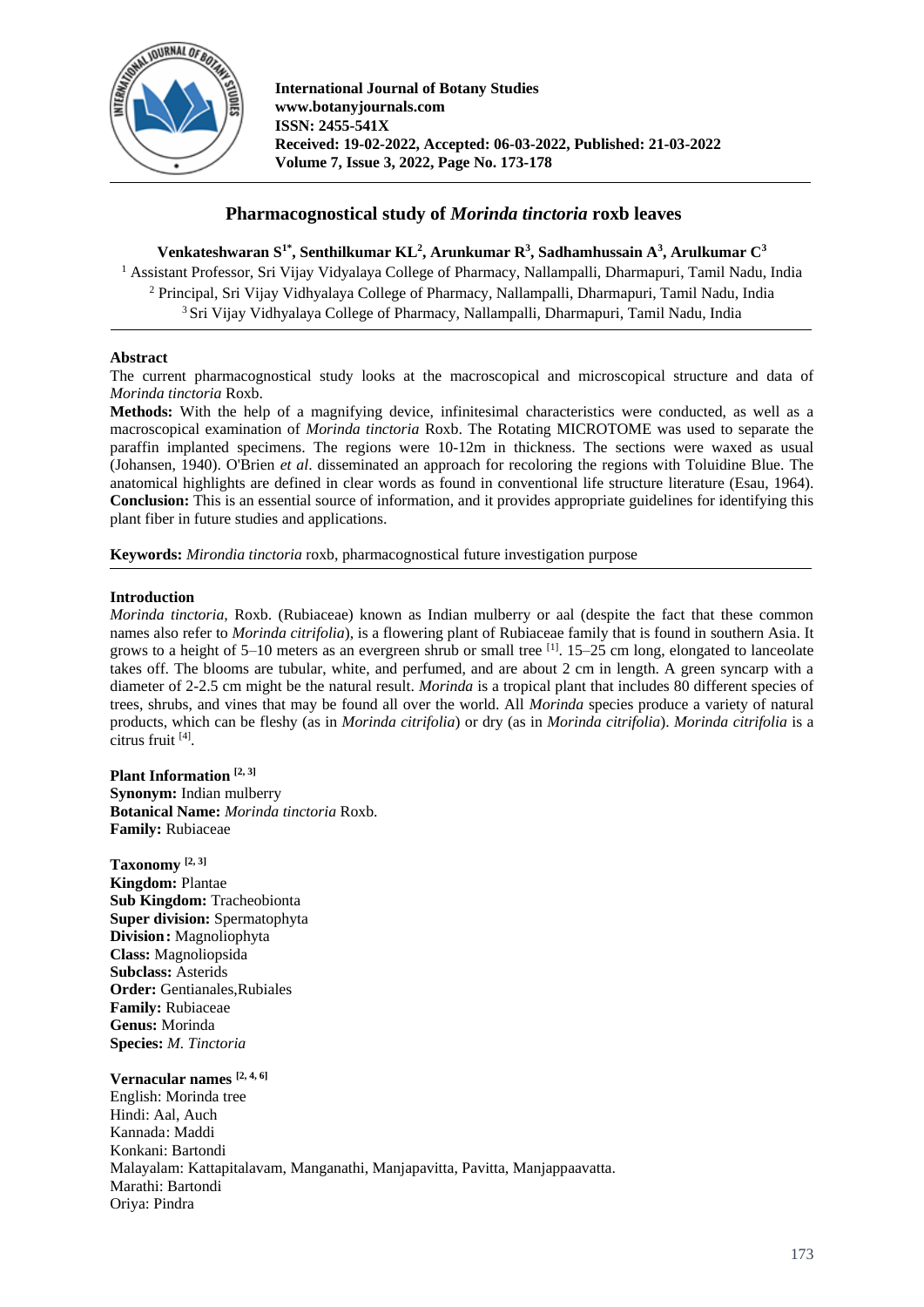Other: Indian Mulberry, Morinda, Noni, Sanskrit: Achyuta, Akshikiphala, Tamil: Manchanari, Nuna Telugu: Maddi, Togaru, Urdu: Togar Mughalai

#### **Distribution**

Chengalpattu, Coimbatore, Ramanathapuram, Tiruchchirappalli. (RHT)

# **Ethano botonical information Macroscopical character**

# **Deciduous trees**

12m high, bark pale brown, thick, vertically fissured and irregularly cracked, Blaze turmeric yellow.

#### **Leaves**

Simple, decussate, opposite, stipules interpetiolar, connate, sheating, bifid at apex.

#### **Petiole**

5-20 mm in length, Stout, pubescent, grooved, above glabrous, lamina 7.5-25  $\times$  2-8cm, elliptic-lanceolate, oblanceolate, or elliptic-oblong, base acute, cuneate, or attenuate, apex acute to acuminate, margin entire, pubescent or tomatoes, cretaceous, lateral nerves 7-12 pairs, conspicuous, pinnate, reticulate intercostal, slender, domatia present.

#### **Flower**

Bisexual, White, in terminal, globose heads, calyx limb truncate, corolla 2cm long, tube 1mm long, villous within, lobes 4, oblong, recurved, stamens 4 attached to the throat of corolla, anthers exerted, ovary 1.5mm, 2celled or incompletely 4-celled, inferior, style 4mm, stigma 2 lobed.

#### **Fruit**

A syncarp, 15-18mm across, globose, pyrenes 4, oblong.

#### **Seeds**

Not winged

#### **Common uses**

Anti-bacterial, analgesic, anti-oxidant, anti-inflammatory, astringent, laxative, sedative, and hypotensive (lowers blood pressure) potentials, hypoglycemic potentials, acetyl cholinesterase inhibitors activity for many ailments from medicinal plants in Ayurveda medicines. It also to make the *morindone* dye. *Morindone* is used for the dyeing of cotton, silk and wool in shades of red, chocolate or purple.

## **Materials and Methods**

### **Chemicals**

Formalin, ethyl alcohol, acetic acid, Chloral hydrate, phloroglucinol, toluidine blue, glycerin, hydrochloric acid and all other chemicals used in this study.

#### **Collection of Specimens and Authentication**

The Leaf of the selected plant were collected from the Tirucharapalli district and were identified and authenticated by Dr. P. Jayaraman, Director of plant Anatomy Research Institute, Chennai, Tamilnadu, Chennai.

#### **Macroscopic analysis**

macroscopic observation of the plant was done. The shape, size, texture, surface characters, colour, odour, taste etc [5, 13] .

#### **Microscopic analysis**

The leaves were fixed in FAA (Formalin-5 ml + acetic acid- 5 ml + 70 % ethyl alcohol- 90 ml). After 24 hrs of fixing, the specimens were dehydrated dith graded series of TBA (Tertiary- Butyl alcohol). Infiltration of the specimens was carried by gradual addition of paraffin wax, until TBA solution attained supersaturation. The specimens were cast into paraffin blocks [17].

#### **Sectioning**

The paraffin embedded specimens were sectioned with help of rotary microtome. The thickness of the sections was 10-12µm. After DE-Waxing, the section were stained with toluidine blue, since toluidine blue is a polychromatic stain, the result of staining were remarkably good and some cytochemical reactions were obtained. The dye rendered pink color to the cellulose walls, blue to the lignified cells, dark green to suberin, violet to the mucilage, protein bodies etc. [13, 20]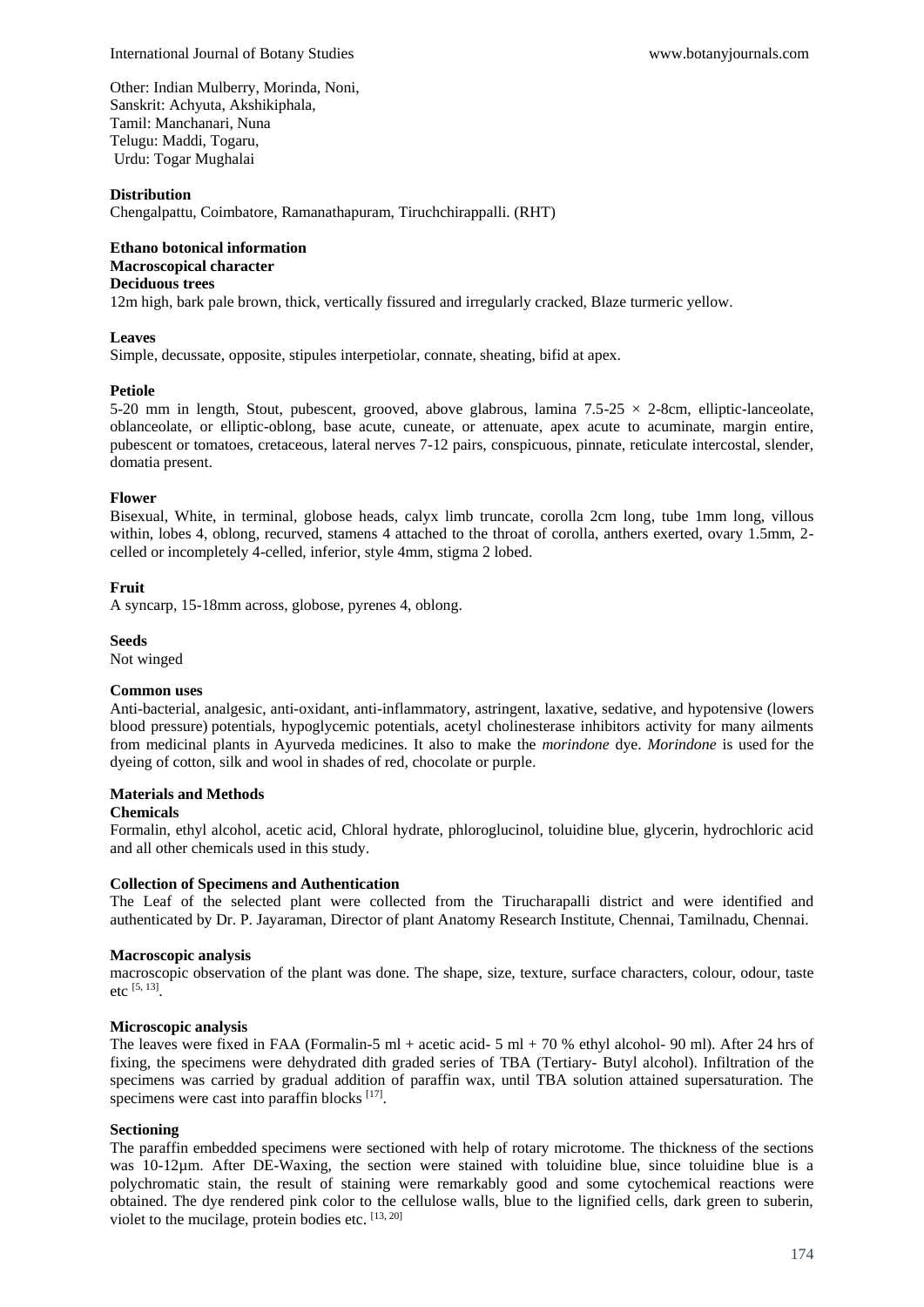#### **Photomicrographs**

photographs of different magnifications were taken with Nikon lab photo 2 microscopic unit. For the study of crystals, lignified cells, starch grains, polarized was employed. Since these structure have birefringent property, under polarized light they appear bright against dark background.

## **Result**

#### **Microscopical Study** *Morinda Tinctoria*

## **Anatomy of the Leaf of** *Morinda Tinctoria*

The midrib is 14.5 mm in vertical plane and 13mm in horizontal plane. The leaf is dorsiventral with thick prominent midrib which is differentiated into adaxial wide conical part and adaxial circular thick midrib. (Fig.No:1)



Fig 1: Transverse Section of leaf through midrib

The midrib consists of conical part with small circular thick walled parenchyma cells with thin, small epidermal layers of cells. The remaining part of the midrib has wide, hollow bowl shape. Vascular cylinder. The vascular cylinder consist of three to five xylem elements arranged in several radial and parallel lines. He lateral ends of vascular arch is broken into small circular vascular bundles.

Phloem occurs all along the adaxial part of the xylem arch. The phloem elements are distributed in small bundles.



**Fig 2:** Transverse Section of midrib-enlarged.

The midrib has small, circular, thin walled epidermal layers of cells and circular compact thin, walled unicellular trichrome located on the surface of the midrib. (Fig.No: 2)

## **Lateral Vein**

The lamina becomes slightly thin along the lateral vein due to the presence of vascular bundle the vascular vein due to the presence of vascular bundle. The vascular bundle is large conical with several radially arranged xylem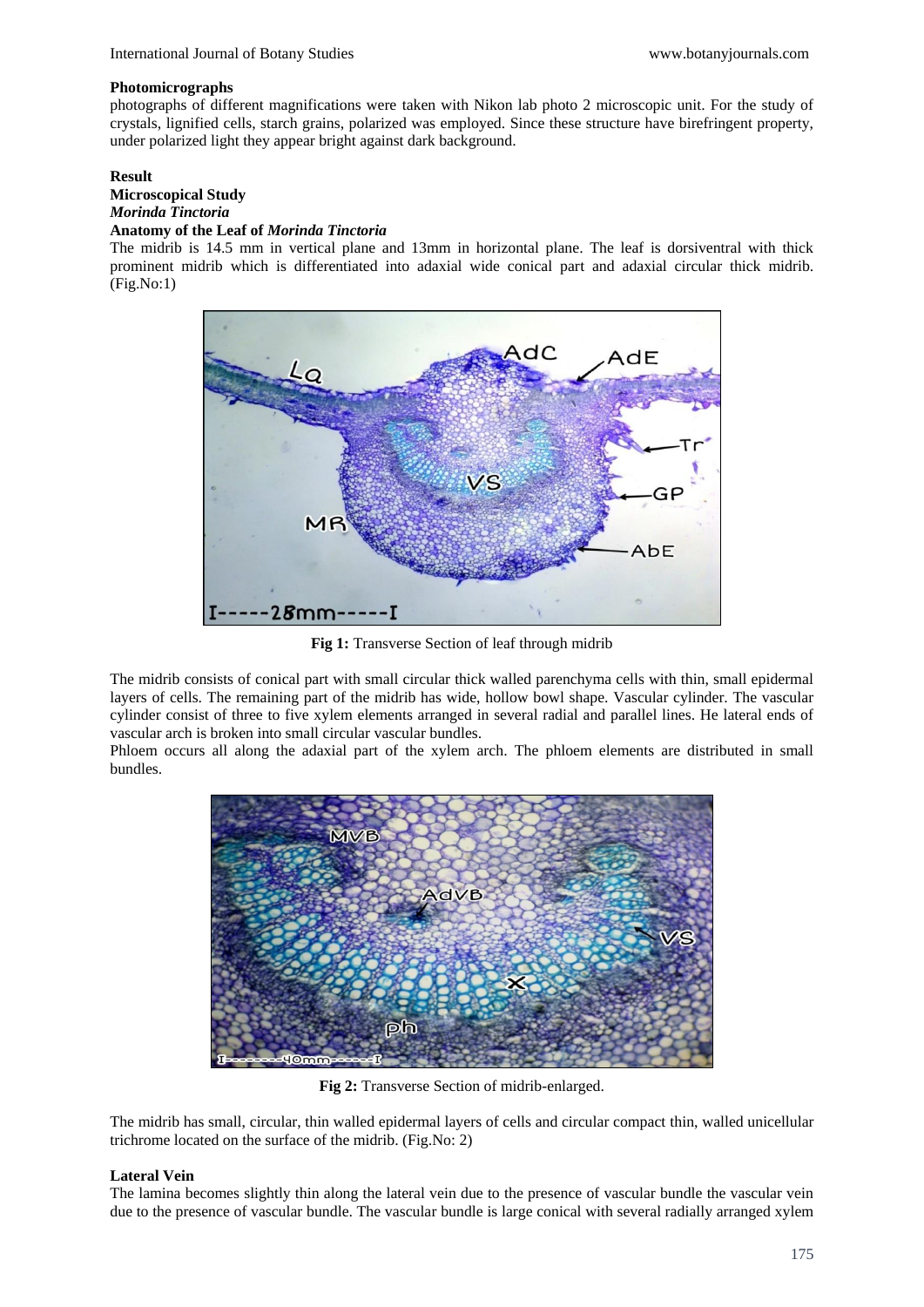elements and thin arch are phloem elements on the lower end of the xylem strand there is a thin arch of fibers located on the lower part of the vascular bundles.

The lateral part of the lamina is 120µm thick and consist of wide rectangular adaxial epidermal cell with thin cuticle. There is a single vertical row of palisade cells and less compact spogy mesophyll tissue. An adaxial epidermis is thin with small circular cells and thin cuticle. (Fig.No:3)



**Fig 3:** Transverse Section of lateral vein of the leaf

## **Lamina**

The lamina is 20um thick; the abaxial epidermal cells are wide, vertically oblong with thin cuticle. The abaxial epidermis consists of epidermal cells of various size and shape stomata are present on the lower epidermal layer. The mesophyll tissue consists of one or two vertically elongated palisade mesophyll cells and below the palisade zone occur less compact small, circular parenchyma cells having wide intercellular spaces. (Fig: 2.3)

## **Epidermal Trichrome**

Long, thick unicellular epidermal tic homes are seen on the abaxial part of the lamina. The epidermal cell bearing trichrome is wide and thin walled. (Fig. No:4)



**Fig 4:** Transverse Section of lamina showing abaxial thick walled trichrome

## **Crystal Distribution**

Calcium Oxalate crystals are common in the mesophyll tissue. The crystals are raphide type. It is a bundle of long compact cylindrical crystals. In cross sectional view the rapide bundle appears circular in the outline.( Fig.No:5)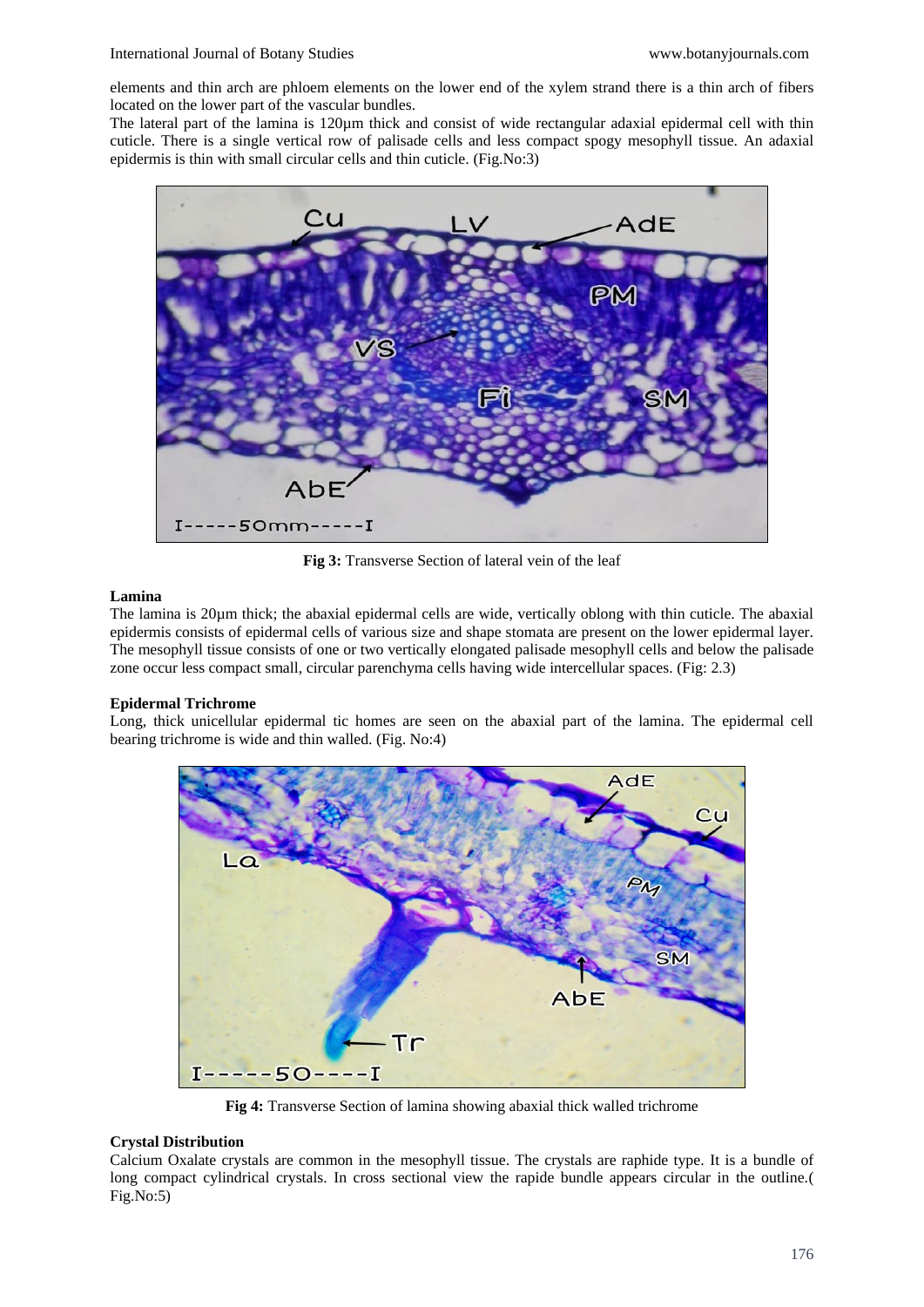

**Fig 5:** Transverse Section of calcium oxalate crystals

 $dE$ 

**Fig 6:** TS of through midrib (AbE- Abaxial Epidermis; AdC-Adaxial Cone; AdE- Adaxial Epidermis; AdvB-Adaxial Vascular Bundle; GP-Ground Parenchyma; La-Lamina; MR-Midrib; MVB-Marginal Vascular Bundle; Ph- Phloem; Tr-Trichome; Vs-vascular starnd; X-Xylem)



**Fig 7:** Transverse Section of lamina showing aboxial thick walled trichome (AbE- Abaxial Epidermis; AdE-Adaxial Epidermis; AdvB- Adaxial Vascular Bundle; Cu-cuticle; Fi-Fibre; LV-Lateral Vein; La-Lamina; MVB-Marginal Vascular Bundle; PM-Palisade Mesophyll; SM-Spongy Mesophyll; Ph- Phloem; Vs-vascular starnd; St-Stomata; X-Xylem)

## **Legend for the Figure**